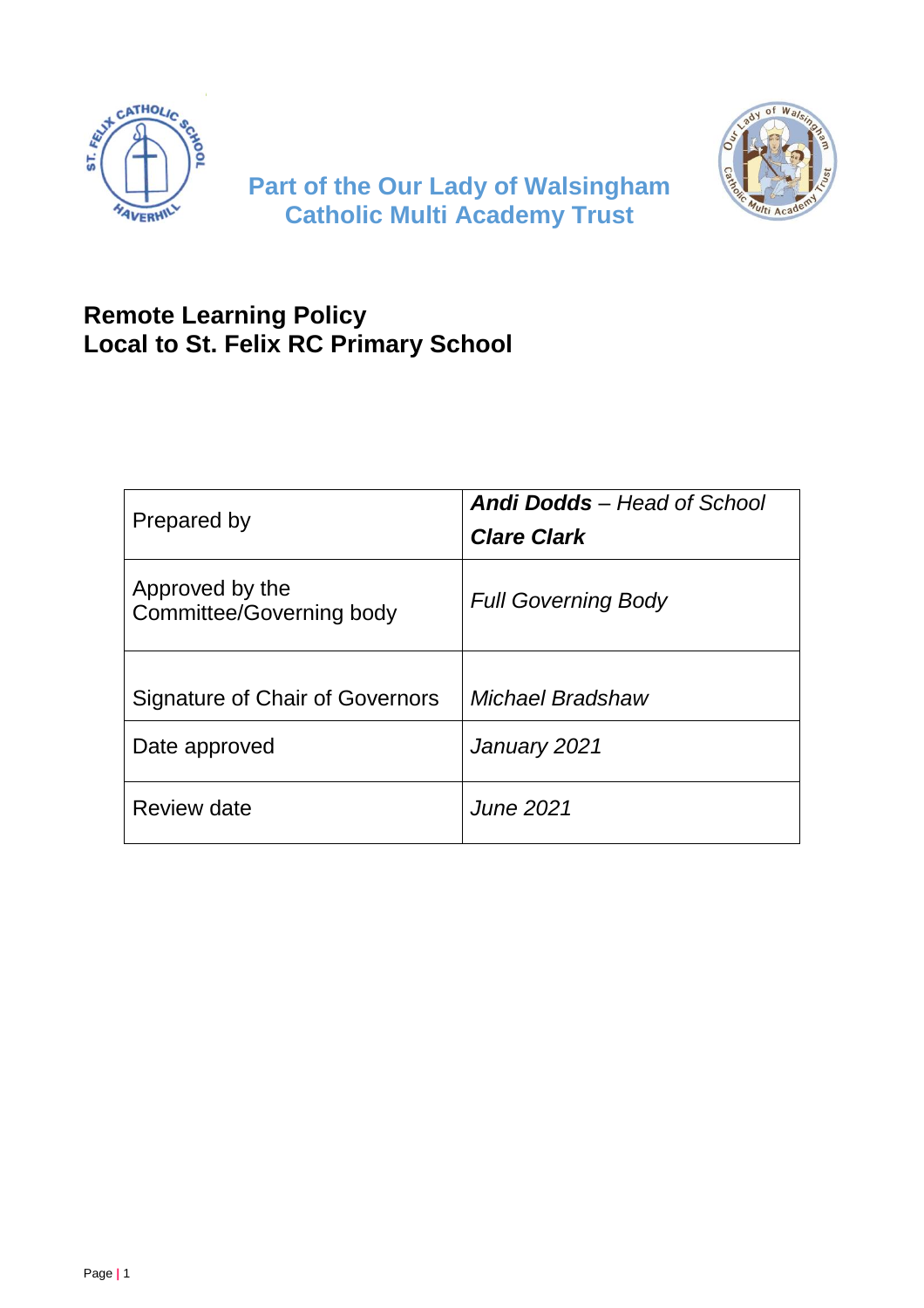## **Contents**

### **1. Aims**

This remote learning policy for staff aims to:

- Ensure consistency in the approach to remote learning for pupils who aren't in school
- Set out expectations for all members of the school community with regards to remote learning
- Provide appropriate guidelines for data protection

## **2. Roles and responsibilities**

The Head of School is the named lead for Remote Learning Provision

### **2.1 Teachers**

When providing remote learning, teachers must be available between 9am and 3.30pm

If they're unable to work for any reason during this time, for example due to sickness they should report this using the normal absence procedure.

When providing remote learning, teachers are responsible for:

- > Setting work as appropriate
	- $\circ$  for their year group and phase bubble or other pupils as directed by their phase leader/Head of **School**
	- $\circ$  Pupil work will be set for each day in line with expectations of a normal school day and timetable. Work can be set in advance or in real time depending on the needs of the pupils and available of staff.
	- $\circ$  Work will be available either uploaded on the school learning platforms (Microsoft 365 / Tapestry) or made available through other means either remotely or with physical learning packs.
	- $\circ$  Teachers will work within their existing phase / group structures wherever possible and liaise with SLT and school subject leaders to ensure learning managed remotely is in line with school schemes of work and curriculum
- Providing feedback on work:
	- $\circ$  Feedback will be returned to children in a timescale which allows children to make any necessary improvements before starting the next piece of linked work. This should be facilitated with job share partner to ensure consistency of marking and timely response.
	- $\circ$  Feedback will promote a dialogue about the development of pupils' learning and understanding
	- $\circ$  Feedback will be shared via the remote leaning platform or by other means which support an effective dialogue.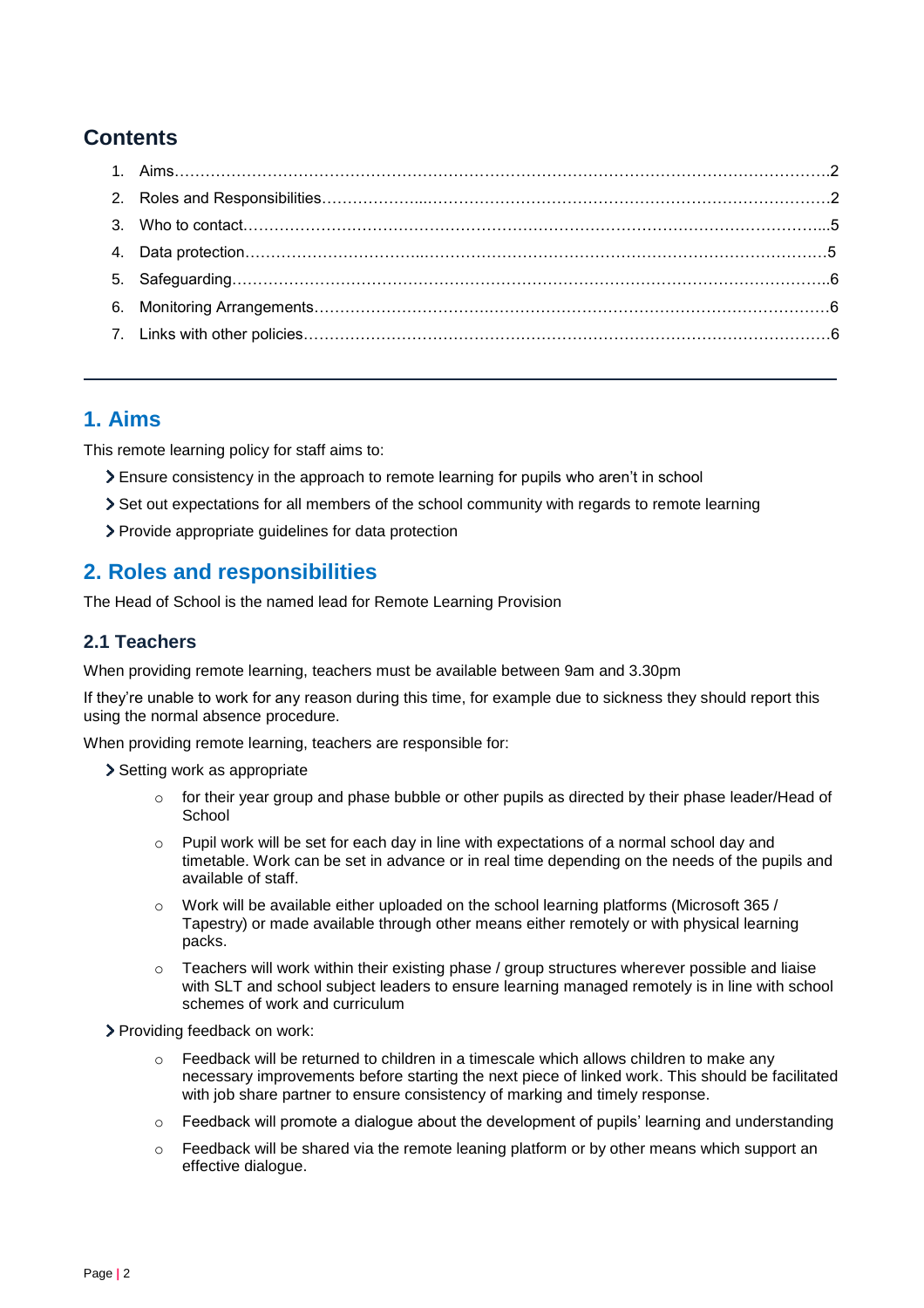- Xeeping in touch with pupils who aren't in school and their parents:
	- $\circ$  All teachers are expected to maintain regular and positive contact with pupils in their class or others as directed
	- $\circ$  Contact will be by marking and feedback in the first instance, emails within the school intranet system or via telephone calls where pupils have not responded to work set or prompts sent electronically
	- $\circ$  Teachers are expected to respond to pupils within the hours set above and within their normal contracted working pattern
	- $\circ$  Any concerns relating to work set remotely or safeguarding concerns should be actioned in line with school policies and any addendum.
	- $\circ$  Teachers should discuss any concerns in relation to pupils' failure to complete work with the pupil and parents via the online learning platform, email or telephone discussion. Ongoing issues should be flagged with SLT / Head of School to try and resolve identified barriers to remote learning

Attending virtual meetings with staff, parents and pupils –

- o When attending virtual meetings all teachers are expected to adhere to normal school dress code and manage interactions professionally with a view to ensuring confidentiality
- o Whenever possible managing the meeting with a professional expectation
- $\circ$  Teachers should use their best endeavours to ensure pupils are dressed appropriately for the meeting
- o Meeting should take place in quiet areas if possible and any inappropriate or confidential material removed from line of vision

#### **2.2 Teaching Assistants/Higher Level Teaching Assistants**

When assisting with remote learning, teaching assistants must be available for normal contracted days and hours.

If they're unable to work for any reason during this time, for example due to sickness they should report this using the normal absence procedure.

When assisting with remote learning, teaching assistants are responsible for:

Supporting pupils who aren't in school with learning remotely as directed by their class teacher / phase leader or Head of School using the remote learning platform (Microsoft 365 / Tapestry ) or other school based learning provision

Attending virtual meetings with teachers, parents and pupils –

- $\circ$  When attending virtual meetings all teachers are expected to adhere to normal school dress code and manage interactions professionally with a view to ensuring confidentiality
- o Whenever possible managing the meeting with a professional expectation.
- $\circ$  TA/HLTAs should use their best endeavours to ensure pupils are dressed appropriately for the meeting
- o Meeting should take place in quiet areas if possible and any inappropriate or confidential material removed from line of vision.

#### **2.3 Subject leads**

Alongside their teaching responsibilities, subject leads are responsible for:

- Reviewing subject specific schemes of work and curriculum plans to put in place any adjustments needed to accommodate remote learning
- Working with teachers teaching their subject remotely to make sure all work set is appropriate and consistent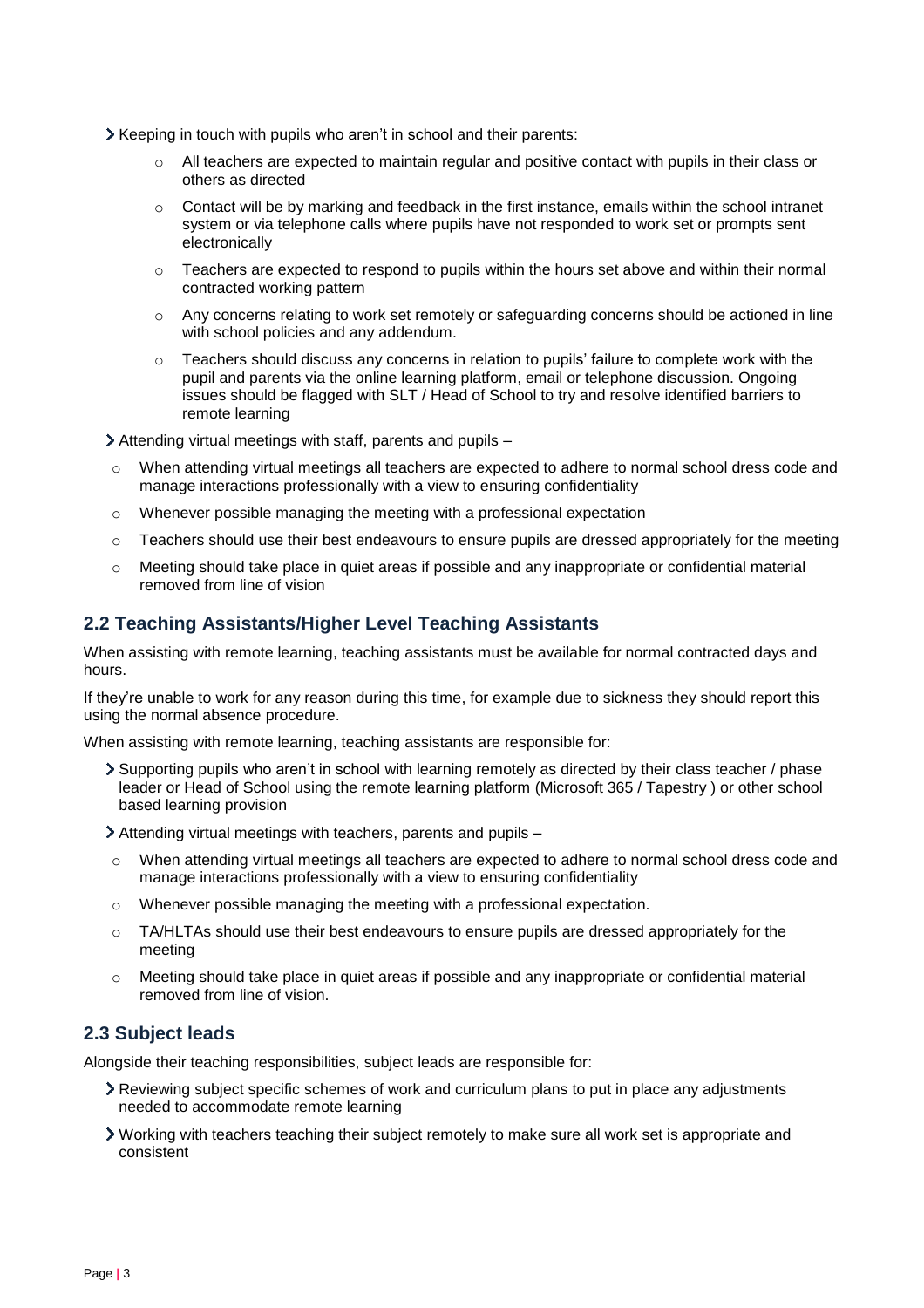- Monitoring the remote work set by teachers in their subject
- Alerting teachers to resources they can use to teach their subject remotely

#### **2.4 Senior leaders/Members of SLT**

Alongside any teaching responsibilities, senior leaders are responsible for:

- Co-ordinating the remote learning approach across the school
- Monitoring the effectiveness of remote learning through discussion with colleagues, reviewing work set and feedback given and acted on
- Monitoring the security of remote learning systems, including data protection and safeguarding considerations

#### **2.5 Designated safeguarding lead**

See school safeguarding and child protection policy and any addendum for detail responsibilities

#### **2.6 IT technician**

IT technician is responsible for:

- Fixing issues he has been made aware of with systems used to set and collect work
- Helping staff and parents (where possible) with any technical issues they're experiencing
- Reviewing the security of remote learning systems and flagging any data protection breaches to the data protection officer

#### **2.7 Pupils and parents**

School will have reviewed the outcomes of its parental survey on digital access and taken into account identified difficulties' for some pupils when setting work to ensure all children have access a broad and balanced curriculum

Staff should expect pupils learning remotely to:

- > Be available at agreed times during the school day
- Engage with all activities set by their teacher and complete work in a timely manner.
- Seek help if they need it, from teachers or teaching assistants
- Alert teachers if they're not able to complete work or need additional support

Staff can expect parents with children learning remotely to:

- Make the school aware if their child is sick or otherwise can't complete work in line with the usual school absence reporting procedures
- Seek help from the school if they or their children need it in respect of academic learning or well-being support
- > Be respectful in all communications with the school

#### **2.8 Governing board**

The governing board is responsible for:

- Monitoring the school's approach to providing remote learning to ensure education remains as high quality as possible
- Ensuring that staff are certain that remote learning systems are appropriately secure, for both data protection and safeguarding reasons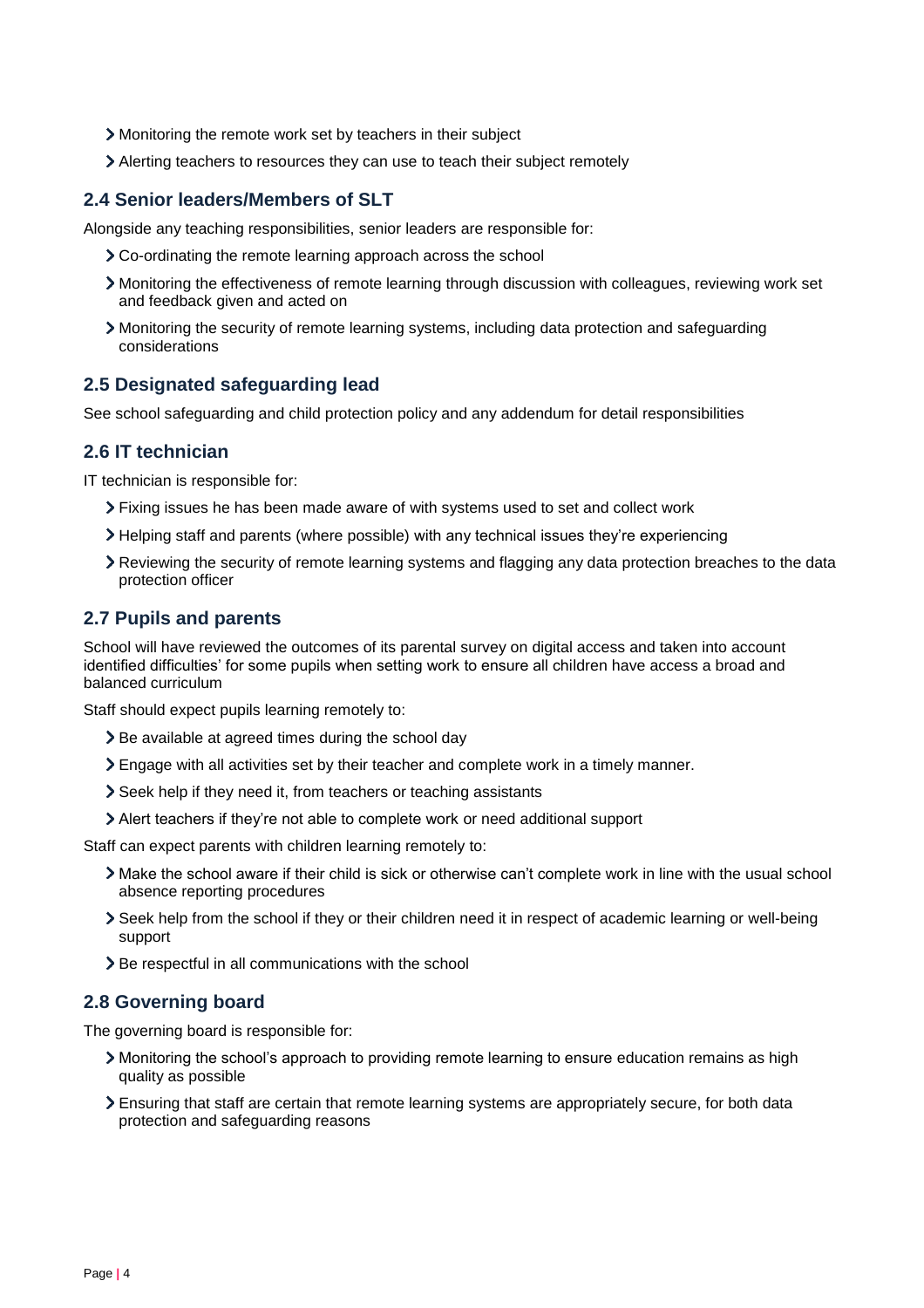## **3. Who to contact**

If staff have any questions or concerns about remote learning, they should contact the following individuals:

- Issues in setting work talk to the relevant subject lead or **SENDCo**
- Issues with behaviour talk to the KS2 [leader,](mailto:michelle.murray@st-felixrc.suffolk.sch.uk) [KS1 Leader](mailto:claire.shirm@st-felixrc.suffolk.sch.uk)
- $\sum$  Issues with [IT](mailto:paulcollen@stlouisacademy.co.uk) talk to Paul, IT technician
- Issues with their own workload or wellbeing talk to their line manager KS2 [leader,](mailto:michelle.murray@st-felixrc.suffolk.sch.uk) [KS1 Leader,](mailto:claire.shirm@st-felixrc.suffolk.sch.uk) EYFS [Leader,](mailto:tracey.naylor@st-felixrc.suffolk.sch.uk) [School Business Manager](mailto:sue.shackell@st-felixrc.suffolk.sch.uk)
- Concerns about data protection talk to the Head [of School](mailto:andi.dodds@st-felixrc.suffolk.sch.uk) who will liaise with Suffolk data protection officer
- Concerns about safeguarding talk to the [DSL](mailto:andi.dodds@st-felixrc.suffolk.sch.uk)

### **4. Data protection**

#### **4.1 Accessing personal data**

When accessing personal data for remote learning purposes, all staff members will:

- access via a secure cloud service ( Microsoft 365 / Tapestry) or the server in St Felix IT network and any personal data being downloaded from the school server will be secured on an encrypted memory stick
- Staff should use school hardware (e.g. laptops and memory sticks) to retain any personal data rather than a personal device.

#### **4.2 Processing personal data**

Staff members may need to collect and/or share personal data such as pupil Microsoft 365 contacts as part of the remote learning system. As long as this processing is necessary for the school's official functions, individuals won't need to give permission for this to happen.

However, staff are reminded to collect and/or share as little personal data as possible online.

#### **4.3 Keeping devices secure**

All staff members will take appropriate steps to ensure their school devices remain secure. This includes, but is not limited to:

- $\geq$  Keeping the device password-protected strong passwords are at least 8 characters, with a combination of upper and lower-case letters, numbers and special characters (e.g. asterisk or currency symbol)
- Ensuring the hard drive is encrypted this means if the device is lost or stolen, no one can access the files stored on the hard drive by attaching it to a new device
- Making sure the device locks if left inactive for a period of time
- Not sharing the device among family or friends
- Installing antivirus and anti-spyware software
- Keeping operating systems up to date always install the latest updates
- Rereading school acceptable use policy and following its guidance

### **5. Safeguarding**

See school [safeguarding and child protection policy](http://www.stfelixhaverhill.com/wp-content/uploads/2020/09/Safeguarding-Policy-September-2020.pdf)